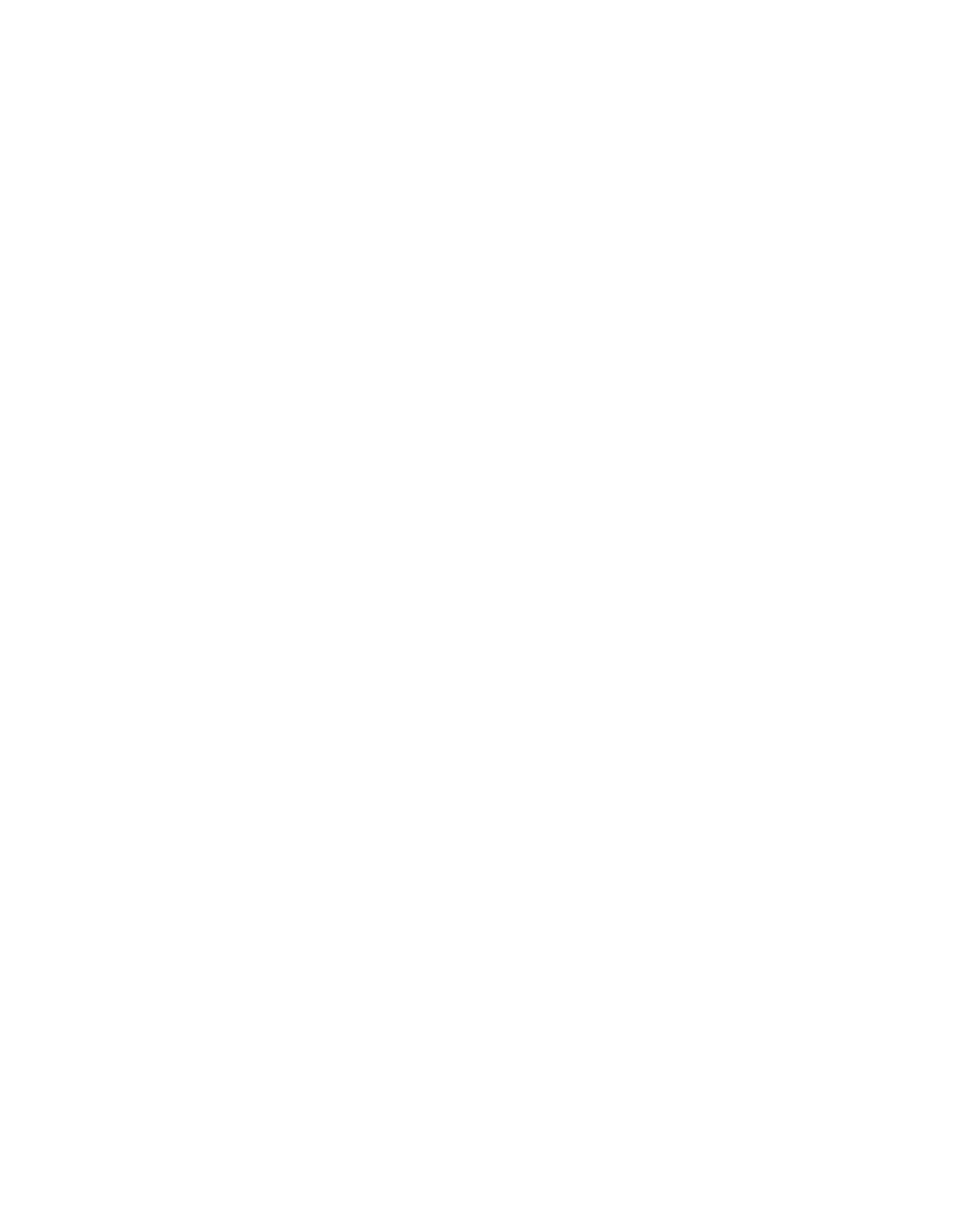## **SUBSTITUTE SENATE BILL 5295**

\_\_\_\_\_\_\_\_\_\_\_\_\_\_\_\_\_\_\_\_\_\_\_\_\_\_\_\_\_\_\_\_\_\_\_\_\_\_\_\_\_\_\_\_\_\_\_

AS AMENDED BY THE HOUSE \_\_\_\_\_\_\_\_\_\_\_\_\_\_\_\_\_\_\_\_\_\_\_\_\_\_\_\_\_\_\_\_\_\_\_\_\_\_\_\_\_\_\_\_\_\_\_

Passed Legislature - 1991 Regular Session

**State of Washington 52nd Legislature 1991 Regular Session**

**By** Senate Committee on Transportation (originally sponsored by Senators Conner, Patterson, Stratton and Nelson).

Read first time February 21, 1991.

 AN ACT Relating to identification of trucks; amending RCW 81.80.300; and adding a new section to chapter 81.80 RCW.

BE IT ENACTED BY THE LEGISLATURE OF THE STATE OF WASHINGTON:

 NEW SECTION. **Sec. 1.** A new section is added to chapter 81.80 RCW to read as follows:

 (1) All motor vehicles, other than those exempt under subsection (2) of this section, must display a permanent marking identifying the name or number, or both, on each side of the power units. For a motor vehicle that is a common or contract carrier under permit by the commission as described in subsection (3)(a), a private carrier under subsection (4), or a leased carrier as described in subsection (5) of this section, any required identification that is added, modified, or renewed after September 1, 1991, must be displayed on the driver and passenger doors of the power unit. The identification must be in a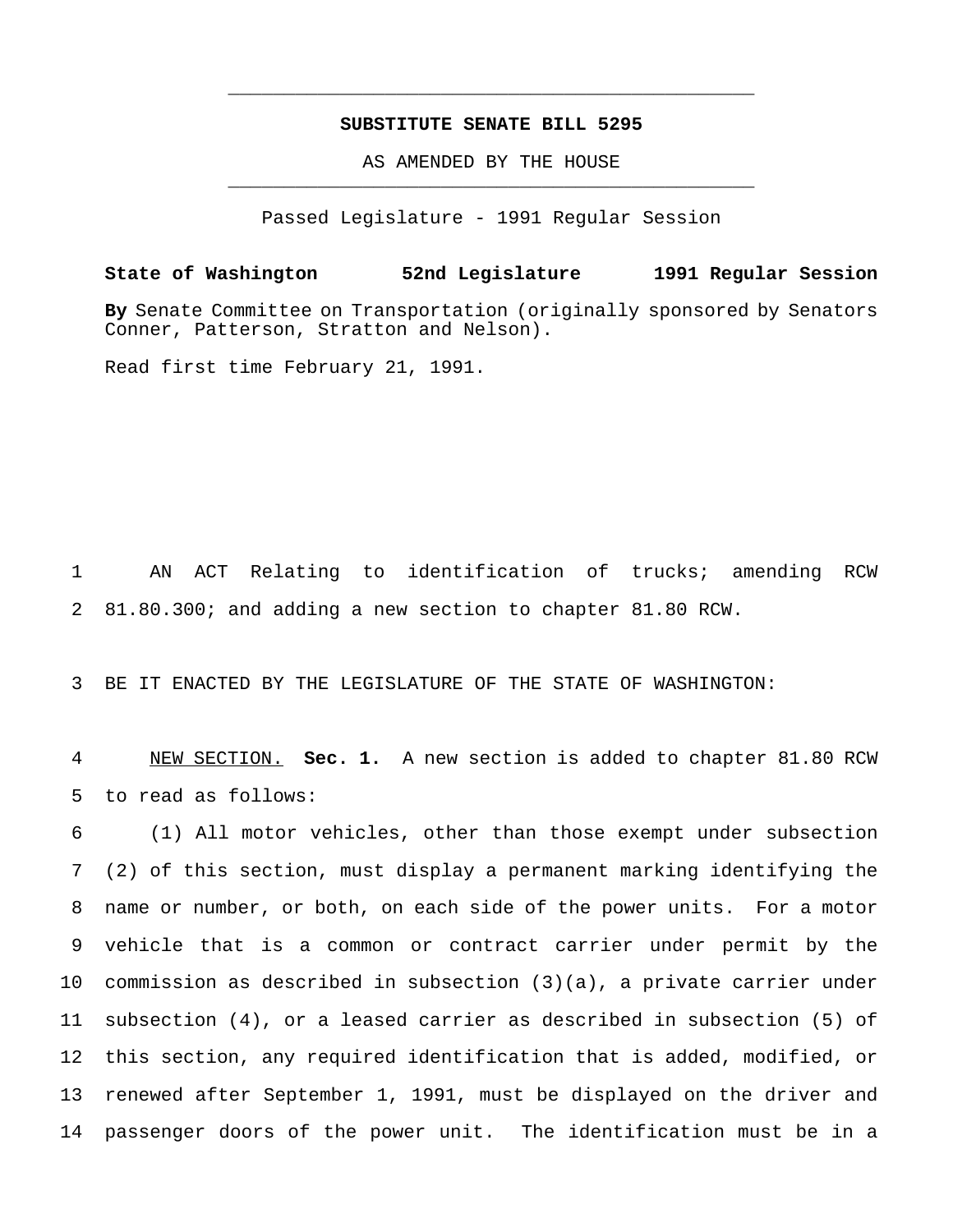clearly legible style with letters no less than three inches high and in a color contrasting with the surrounding body panel.

 (2) This section does not apply to (a) vehicles exempt under RCW 81.80.040, and (b) vehicles operated by private carriers that singly or in combination are less than thirty-six thousand pounds gross vehicle weight.

 (3) If the motor vehicle is operated as (a) a common or contract carrier under a permit by the commission, the identification must contain the name of the permittee, or business name, and the permit number, or (b) a common or contract carrier holding both intrastate and interstate authority, the identification may be either the ICC certificate number or commission permit number.

 (4) If the motor vehicle is a private carrier, the identification must contain the name and address of either the business operating the vehicle or the registered owner.

 (5) If the motor vehicle is operated under lease, the vehicle must display either permanent markings or placards on the driver and passenger doors of the power unit. A motor vehicle under lease (a) that is operated as a common or contract carrier under permit by the commission must display identification as provided in subsection (3)(a) of this section, and (b) that is operated as a private carrier must display identification as provided in subsection (4) of this section.

 **Sec. 2.** RCW 81.80.300 and 1985 c 7 s 152 are each amended to read as follows:

 The commission shall prescribe an identification cab card and identification decal or stamp or number which must be carried within the cab of each motive power vehicle of each motor carrier required to have a permit under this chapter.

# SSB 5295.SL p. 2 of 4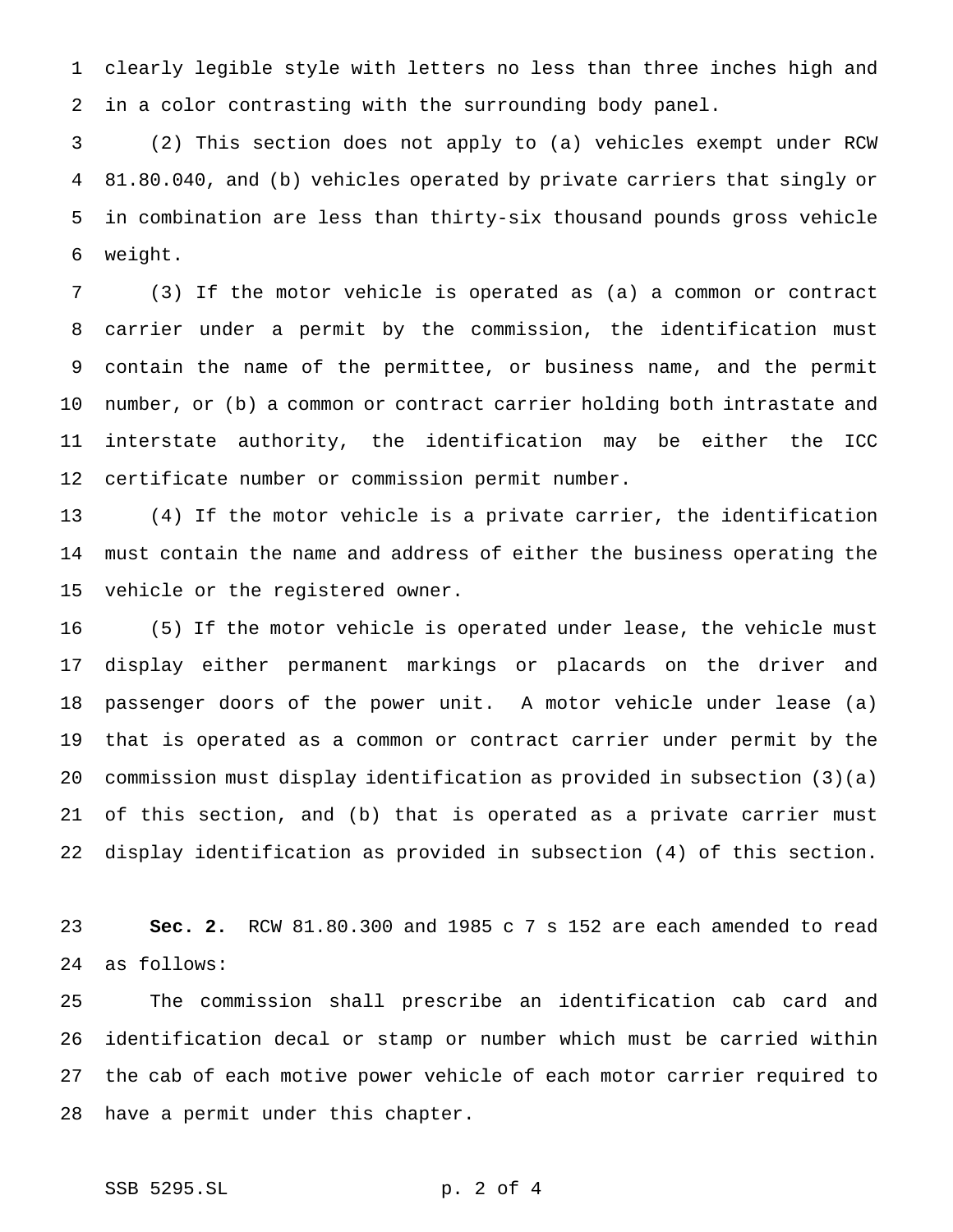The identification cab card and the decal or stamp or number provided for herein may be in such form and contain such information as required by the commission.

 It shall be unlawful for any "common carrier" or "contract carrier" to operate any motor vehicle within this state unless there is carried within the cab of the motive power vehicle, either operating as a solo vehicle or in combination with trailers, the identification cab card and decal or stamp or number required by this section and the payment 9 by such carrier of a total fee of ((three)) up to ten dollars for each such decal or stamp or number plus the applicable gross weight fee prescribed by RCW 81.80.320: PROVIDED, That as to equipment operated between points in this state and points outside the state exclusively in interstate commerce, and as to equipment operated between points in this state and points outside the state in interstate commerce as well as points within this state in intrastate commerce, the commission may adopt rules and regulations specifying an alternative schedule of fees to that specified in RCW 81.80.320 as it may find to be reasonable and specifying the method of evidencing payment of such fees.

 The commission may adopt rules and regulations imposing a reduced schedule of fees for short term operations, requiring reports of carriers, and imposing such conditions as the public interest may require with respect to the operation of such vehicles.

 The commission shall not be required to collect the excise tax prescribed by RCW 82.44.020 for any fees collected under this chapter. The decal or stamp or number required herein shall be issued annually under the rules and regulations of the commission, and shall be affixed to the identification cab card required by this section not later than February 1st of each year: PROVIDED, That such decal or stamp or number may be issued for the ensuing calendar year on and after the first day of November preceding and may be used from the date